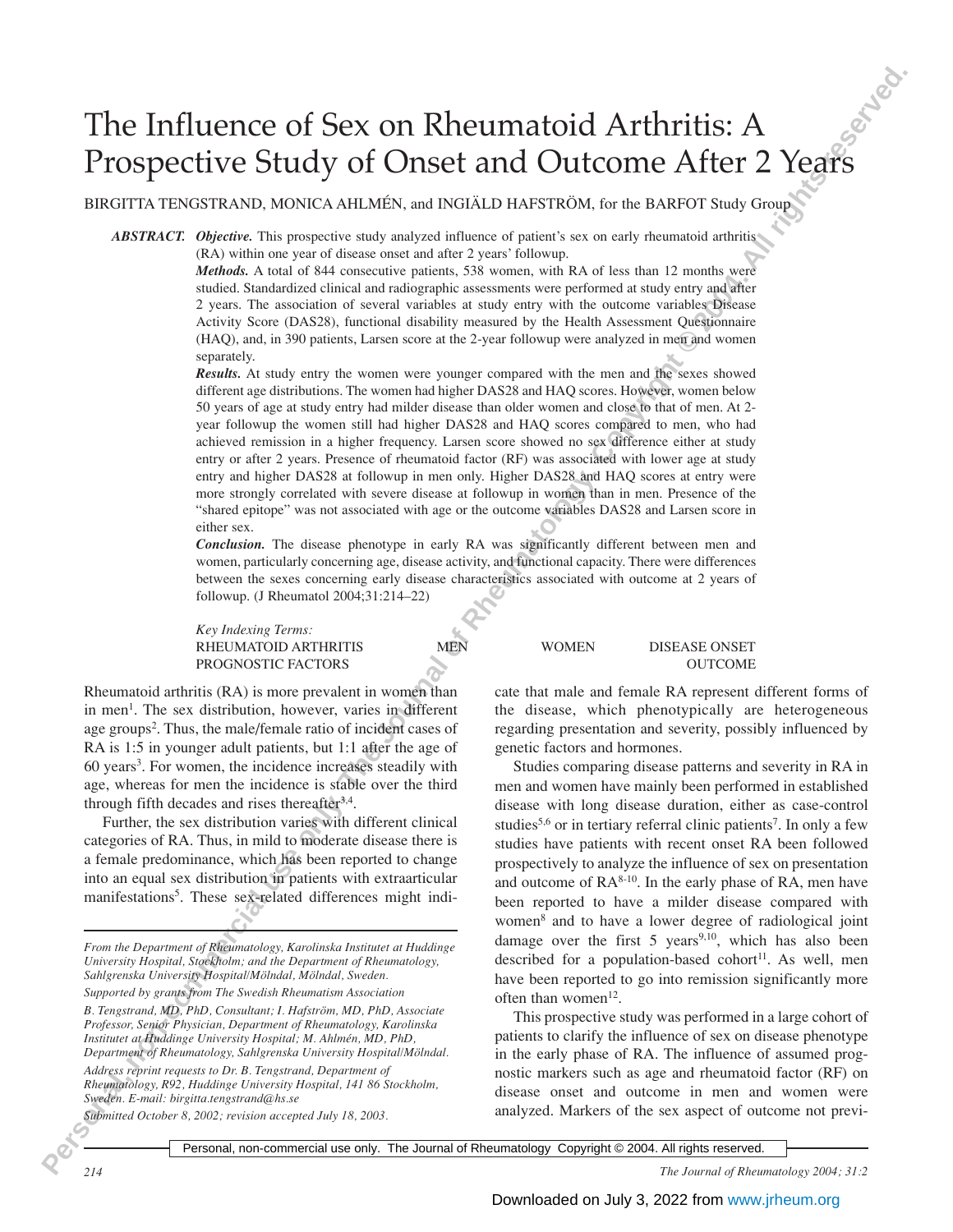ously investigated were studied in men and women separately, along with smoking, family history of RA, and presence of the "shared epitope" (SE). Disease activity, functional capacity, and joint destruction were chosen as outcome variables.

#### **MATERIALS AND METHODS**

*Patients.* Patients were consecutively recruited into the Barfot (Better Anti-Rheumatic Farmaco Therapy) register, a prospective multicenter observational study of patients with RA, with disease duration of maximum 12 months at time of recruitment into the register<sup>13</sup>. Participating rheumatology units are first-referral centers with well developed contacts with the primary healthcare units in the referral areas and include all the rheumatologists in the area except one. This means that almost all patients with recent onset RA, older than 16 years, referred to rheumatologists in the catchments areas have been included. A total of 844 patients with a diagnosis of RA according to the 1987 revised American College of Rheumatology (ACR) criteria14 were included between 1993 and 1997. At study entry all patients were questioned for duration of joint symptoms and pattern of joint involvement at onset. Family history was recorded concerning the presence or absence of relatives with RA. If any relative with RA, i.e., including distant relatives, was reported, a positive family history was noted. Disease in first-degree relatives, i.e., parents, children, or siblings, was recorded and analyzed separately. We chose to report results for total heredity, as heredity confined to first-degree relatives did not yield any significant results. The rheumatologists of the study centers regularly followed the patients and the modern model of early, intensive RA treatment with disease modifying antirheumatic drugs (DMARD) and/or glucocorticoids was applied. All patients gave their informed consent and the ethical committees approved the study.

*Assessments.* Disease activity was measured by the Disease Activity Score (DAS), including 28 joints (DAS28), at study entry and at 2-year followup15. This composite index includes number of swollen joints, number of tender joints, patients' global assessment of disease activity measured on a visual analog scale (VAS, range 0–100 mm), and the erythrocyte sedimentation rate (ESR, mm/h). A patient is considered to be in remission if DAS28 is  $\lt$  2.6<sup>16</sup>. DAS28 score between 2.6 and 3.2 is considered low disease activity, between > 3.2 and 5.1 moderate activity, and  $> 5.1$  as high activity<sup>17</sup>. C-reactive protein (CRP), although not included in DAS28, was also measured as titer of RF according to the standard method used at each center.

Functional status was measured at study entry and at 2-year followup using the Swedish version of the Stanford Health Assessment Questionnaire (HAQ)18, a self-reported instrument measuring capacity to perform activities of daily living. The HAQ score ranges from 0 to 3, where a higher score indicates a higher degree of disability19.

In a subgroup of patients ( $n = 399, 47\%$ ) comprising consecutive patients included between 1993 and 1995 from 5 of the participating centers, HLA-DR4 determinations were performed to analyze the SE in the third hypervariable region of the HLA-DRB1\* chain, which has been linked to predisposition to  $\mathbb{R}A^{20}$  and possibly also to severity of the disease<sup>21</sup>. The DRB1 typing and subtyping was performed by DNA analysis using polymerase chain reaction (PCR) amplification and sequencespecific primers<sup>22-24</sup>. When a single HLA-DRB1 allele could be amplified, the alleles were assumed to be homozygous. Compound heterozygotes constitute those patients who possess more than one of the RA-associated DRB1 alleles analyzed.

Posteroanterior radiographs were taken of hands, wrists, and feet at enrolment and after 2 years. At baseline, 776 patients had records from the responsible clinician in the Barfot protocol, with information about presence of erosions and/or periarticular osteoporosis according to the ACR criteria of radiographic changes<sup>14</sup>. In a subgroup of the patients ( $n = 329$ ) the radiographs were also scored according to the Larsen method, grading

changes in each joint from 0 (normal) to 5 (maximal damage)<sup>25</sup>. Thirty-two joints were evaluated with a theoretical score range of 0–200. These were consecutive patients in the first years of the study in whom radiographs of hands and feet could be identified both at study entry and at followup. The dropout rate was 30% and was mainly due to lost radiographs and insufficient technical quality to assess periarticular osteoporosis. One or 2 blinded assessors read the radiographs in chronological order. Results are reported as the mean value of scores when read by 2 observers.

*Statistical analysis.* Analysis was performed using the Statistica for Windows program (v. 6.0). For differences between sexes the chi-square test was used for categorical data and the Mann-Whitney U-test for continuous data. Correlations between 2 continuous variables were performed with the Spearman rank order correlation test. Multiple linear regression analysis with stepwise backward selection was performed in men and women separately with DAS28 (skewness 0.35) and Larsen score (skewness 0.09 after transformation with square root) at the 2-year followup as dependent variables. HAQ score at 2-year followup was too skewed to perform multiple regression analysis (skewness 1.07) and we were not able to transform this variable to obtain normal distribution. The variables, all recorded at study entry, were tested in bivariate analyses and thereafter in multiple regression analysis. Thus the following independent variables were tested: age, disease duration before study entry, reported heredity, presence of SE, current smoking, presence of RF, CRP, DAS28, HAQ score, presence of radiographic changes by ACR criteria, and Larsen score. In regression models including the SE and Larsen score only patients with these data available were included in the model. Maximum tolerated variables in the final regression models were fourth square root of number of cases in the model. P values < 0.05 were considered statistically significant. P values  $< 0.05$  but  $> 0.01$  are given precisely.

## **RESULTS**

**Personal of the Use of Personal in the Latin Commercial use of Rheumatological use only. The Journal of Rheumatological use of CoPyright Commercial use of CoPyright Commercial Use of CoPyright Commercial Use of CoPyright** *Demographic and clinical characteristics at study entry.* Of the 844 patients, 538 were women (64%) and 306 were men (36%). Table 1 shows demographic and clinical characteristics of patients at study entry. Significant difference between sexes was found for age. The median (mean) age was 62 (60.3) years for men and 54 (54.4) years for women ( $p <$ 0.001). Male and female patients did not only differ concerning mean age at disease onset but also concerning the age distribution (Figures 1 and 2; skewness in distribution –0.67 for men and –0.15 for women). It was apparent that very few men got RA before 40 years of age, and the sex ratio for incidence of RA changed from 1:5 M/F for age between 20 and 30 years at study entry to the ratio 1:1 for age between 60 and 70 years. Men were current or previous smokers in 69% versus 49% in women ( $p < 0.001$ ). Also, the first joint involvement differed, the female patients more frequently having involvement of joints in hands and feet at presentation. Further, women had higher DAS28 and HAQ scores than men. On the other hand, the mean disease duration at study entry, frequency of RF positivity, and frequency of radiographic changes compatible with the ACR criteria for RA classification showed no sex differences.

Thirty-five percent of the patients reported at least one relative with RA and 20% reported a first-degree relative with RA. Presence of family history did not differ between sexes (Table 1). HLA-DR4 analyses were performed in 399 of the patients (266 women, 133 men). Sixty-four percent of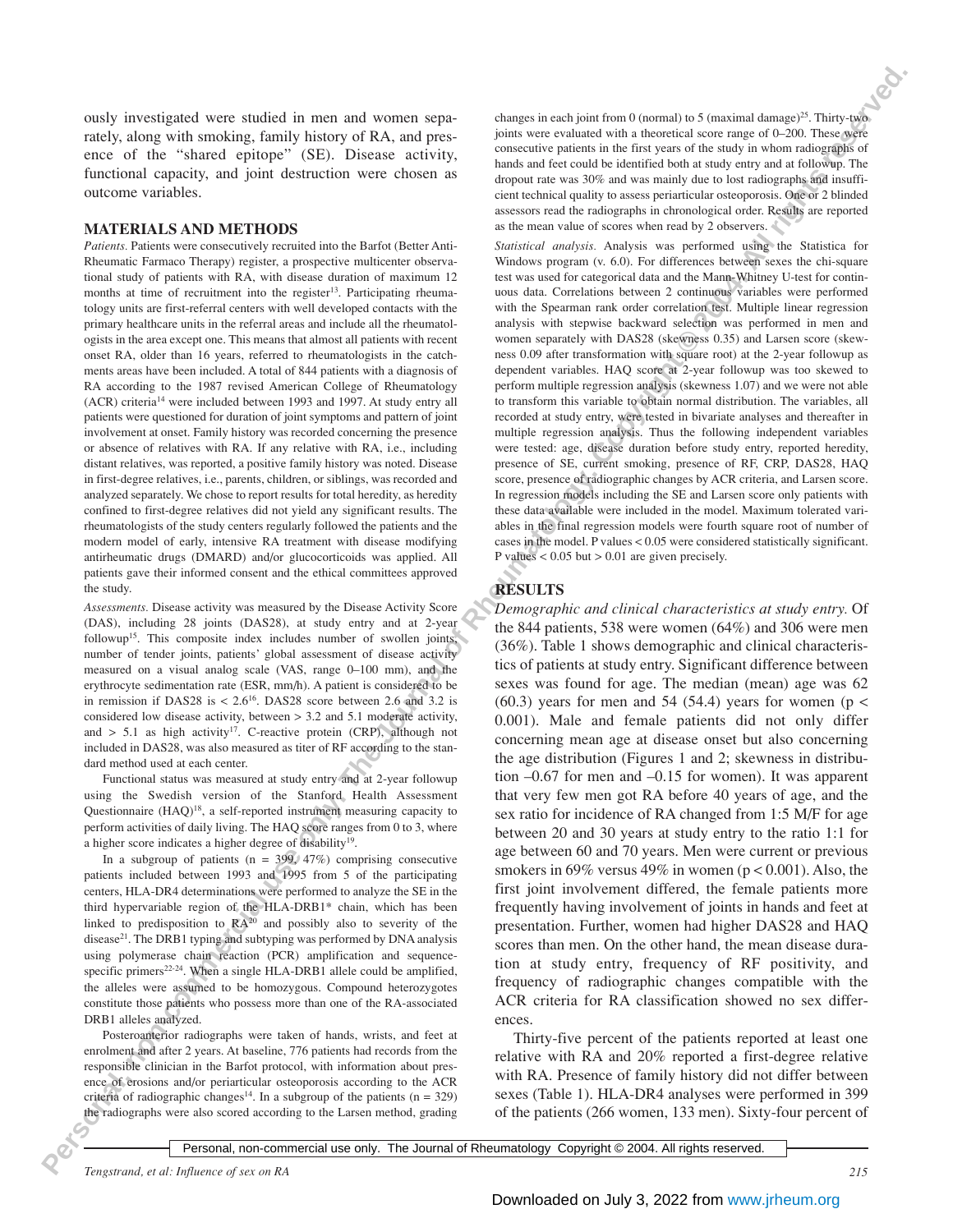| Table 1. Demographic and clinical characteristics at study entry of 844 patients with early RA. |  |  |  |  |
|-------------------------------------------------------------------------------------------------|--|--|--|--|
|                                                                                                 |  |  |  |  |

|                                         | <b>All Patients</b> | Men               | Women               | p                |
|-----------------------------------------|---------------------|-------------------|---------------------|------------------|
| No. $(\%)$                              | 844                 | 306 (36)          | 538 (64)            |                  |
| Age, yrs, mean (SD)                     | 56.6 (15.9)         | 60.3(13.8)        | 54.4 (16.6)         | < 0.001          |
| Disease duration, mo, mean (SD)         | 6.1(3.0)            | 6.0(2.9)          | 6.2(3.1)            | <b>NS</b>        |
| Reported history of RA, %               | 35                  | 33                | 36                  | <b>NS</b>        |
| Smoking status, %                       |                     |                   |                     |                  |
| Current smokers                         | 31                  | 35                | 29                  | $NS (p = 0.0)$   |
| Previous smokers                        | 25                  | 34                | 20                  | < 0.001          |
| Never smokers                           | 43                  | 31                | 51                  | < 0.001          |
| First symptom, %                        |                     |                   |                     |                  |
| Hands and/or feet                       | 57                  | 51                | 61                  | ${}_{\leq 0.01}$ |
| Large joints                            | 25                  | 30                | 22                  | 0.01             |
| Presence of RF, %                       | 58                  | 59                | 57                  | <b>NS</b>        |
| CRP, median (interquartile range)       | $20(7-44)$          | $26(8-54)$        | $17(6 - 40)$        | < 0.001          |
| $DAS28$ , mean $(SD)$                   | 5.1(1.3)            | 5.0(1.2)          | 5.2(1.3)            | 0.02             |
| HAQ score, median (interquartile range) | $0.88(0.50-1.38)$   | $0.75(0.38-1.30)$ | $1.00(0.63 - 1.38)$ | p < 0.001        |
| Radiological changes (ACR), %           | 27                  | 27                | 28                  | <b>NS</b>        |

p values are differences between men and women. NS: nonsignificant.





*216 The Journal of Rheumatology 2004; 31:2*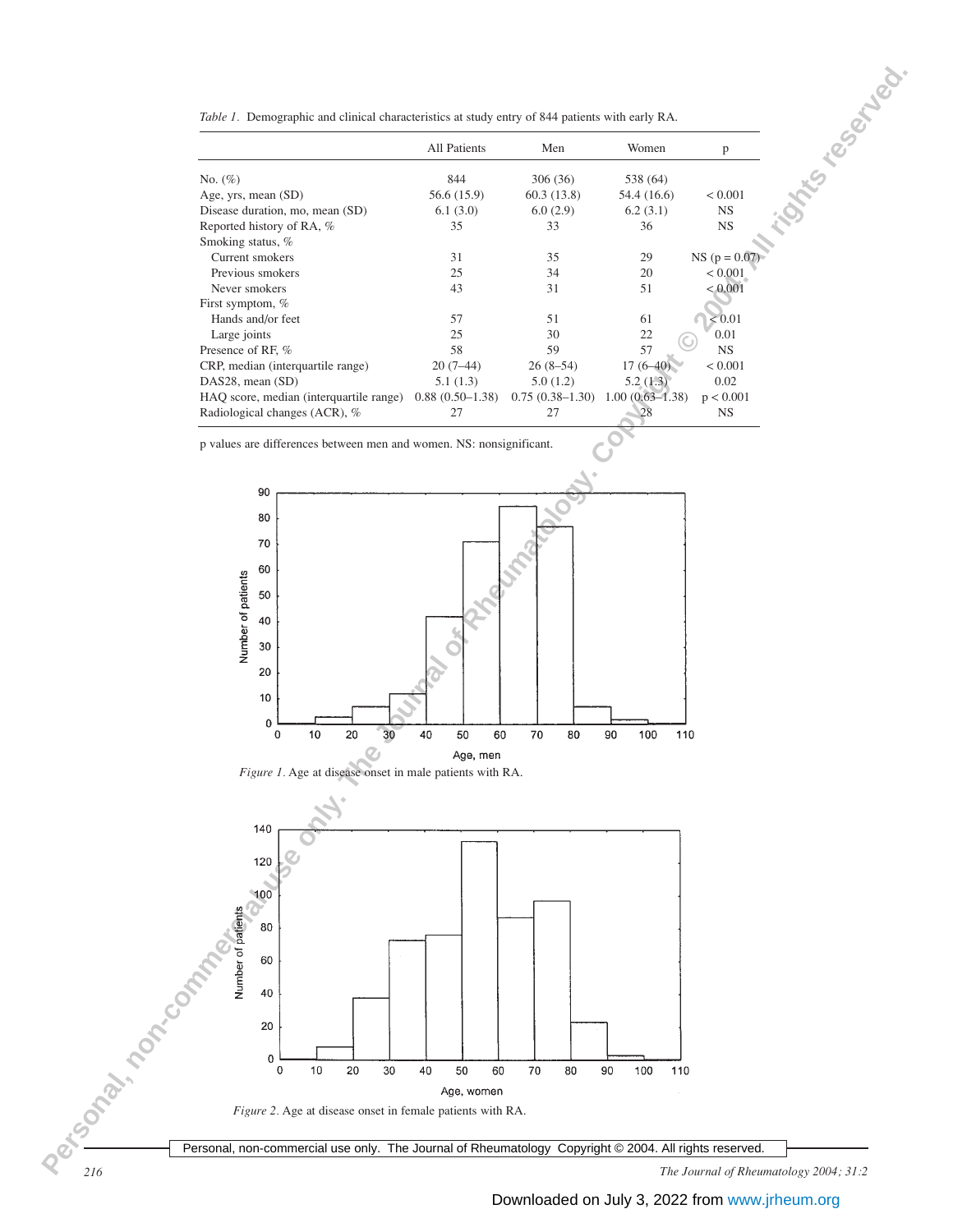men and 56% of women had the SE, e.g., DRB1\*0401, \*0404, \*0405, or \*0408 (nonsignificant between sexes). Among local blood donors the corresponding DRB1 alleles were found in fewer than 18% (personal communication). Altogether 45 patients (30 women, 15 men) carried more than one RA-associated DRB1 allele.

*Associations of patients' characteristics with age at study entry.* In men, presence of RF and presence of relatives with RA correlated significantly with age at onset (Table 2). Men who were younger at disease onset were more likely to be RF positive than older men (difference 3.8 yrs) and more likely to report relatives with RA (difference 3.3 yrs) (Table 2).

In women, smoking correlated with lower age at onset, and CRP, DAS28, HAQ score, presence of radiological changes, and Larsen score all correlated significantly with higher age at onset in bivariate analysis (Table 2). For example, female current smokers were on average 4 years younger than nonsmokers at study entry.

Smoking was thus correlated with lower age at RA onset in women only, and further analysis showed that this was true only for RF negative women. In RF negative women age at disease onset was 47.9 years for current smokers, 52.9 for previous smokers, and 56 years for never smokers ( $p <$ 0.01 for smokers versus nonsmokers;  $p < 0.05$  for ever smokers versus never smokers). In men and RF positive women no correlation between smoking and age at disease onset could be found.

Markers of inflammation, CRP, and DAS28 correlated with higher age at RA onset in women but not in men (Table 2). To find out if these correlations were associated with age or with menopausal status the correlation analyses were also performed in age groups of patients above 55 years and below 45 years, respectively, with age versus CRP, DAS28, HAQ score, and Larsen score (data not included). No significant correlations were found and the regression coefficients were low, in the older women between  $-0.01$  and 0.08 and

*Table 2.* Correlations between patient characteristics and age at study entry calculated on men and women separately. The number of patients is 844 if not stated otherwise. The directions of the correlations in dichotomous variables are denoted in parentheses. E.g., men reporting a positive family history are younger at disease onset compared with men with a negative family history.

|                            | Men                     | Women                        |
|----------------------------|-------------------------|------------------------------|
| Reported heredity          | $p = 0.05$ (-)          | <b>NS</b>                    |
| Presence of SE $(n = 399)$ | <b>NS</b>               | <b>NS</b>                    |
| <b>Current Smoking</b>     | <b>NS</b>               | $p < 0.01$ (-)               |
| Presence of RF             | $p < 0.001$ (-)         | NS.                          |
| <b>CRP</b>                 | $(r_c = 0.05)$ NS       | $r_s = 0.21$ , $p < 0.00001$ |
| DAS <sub>28</sub>          | $(r_c = 0.03)$ NS       | $r_c = 0.14$ , $p < 0.01$    |
| HAQ score                  | $(r_c = 0.08)$ NS       | $r_e = 0.11$ , $p < 0.01$    |
| Radiographic changes (ACR) | <b>NS</b>               | $p < 0.01$ (+)               |
| Larsen score $(n = 329)$   | $(r_{\rm c} = 0.08)$ NS | $r_e = 0.18$ , $p = 0.01$    |

 $r_{\rm s}$ : Spearman regression coefficient. SE: shared epitope. NS: nonsignificant. in the younger women between –0.13 and –0.04. We therefore found it appropriate to compare younger and older patients with a cutoff level between 49 and 50 years in order to analyze (predominantly) premenopausal versus postmenopausal women. The older women were found to have more severe disease than the younger, whereas no significant differences were found between older and younger men (Table 3). The characteristics of the younger women were more like those of the men.

**Person control of the All rights reserved.** The Boston is a comparison of the Color Copyright Control of Reference Comparison in the Gaussian Comparison in the Gaussian Comparison in the Color of Control of Control of Co *Difference in DAS28 at 2-year followup; influence of patient characteristics on this outcome variable.* In both men and women DAS28 and HAQ scores decreased significantly during the 2 years of observation with no differences between the sexes. Consequently, the higher DAS28 and HAQ scores found at study entry in the women compared with the men were still present after 2 years (Table 4). At the 2-year followup 40% of the men were in remission (DAS28  $< 2.6$ ) compared with 28% of the women ( $p < 0.001$ ). There was no significant difference in the proportion of men and women with high disease activity, 11% and 15%, respectively.

In men, the following variables at study entry correlated significantly with DAS28 at 2-year followup in bivariate analysis: disease duration before study entry, presence of RF, DAS28, and HAQ score (Table 5a). For example, RF positive and RF negative men had average DAS28 values of 3.3 and 2.7, respectively, at the 2-year followup. No confounding effect of smoking was found. In women, age, DAS28, and HAQ score at study entry correlated with DAS28 at 2 years in bivariate analyses (Table 5a).

*HAQ scores at 2-year followup.* HAQ scores were still higher in women than in men after 2 years (Table 4). In men, presence of SE, initial DAS28, and HAQ score correlated with HAQ score at 2-year followup (Table 5b). Median HAQ score at 2 years was thus higher in SE positive compared with SE negative men, 0.375 and 0.125, respectively. In women, besides DAS28 and HAQ score, age at study entry also correlated with HAQ score at 2 years (Table 5b).

*Larsen scores at 2-year followup; influence of patients' characteristics on this outcome variable.* There was no significant difference in Larsen score at 2 years between men and women (Table 4). The same proportion of men and women (15%) had Larsen score of 0 after 2 years. In patients younger than 50 years, a larger proportion was without radiographic changes at 2 years in both men (27%) and women  $(22%)$  ( $p = 0.01$  and  $p = 0.02$  for difference between older and younger men and women, respectively).

In men, the presence of RF and Larsen score at study entry correlated with Larsen score at 2 years in bivariate analyses. In women, age, CRP, and DAS28 at study entry in addition to presence of RF and initial Larsen score correlated with Larsen score at 2 years (Table 5c) in bivariate analyses.

Personal, non-commercial use only. The Journal of Rheumatology Copyright © 2004. All rights reserved.

*Tengstrand, et al: Influence of sex on RA 217*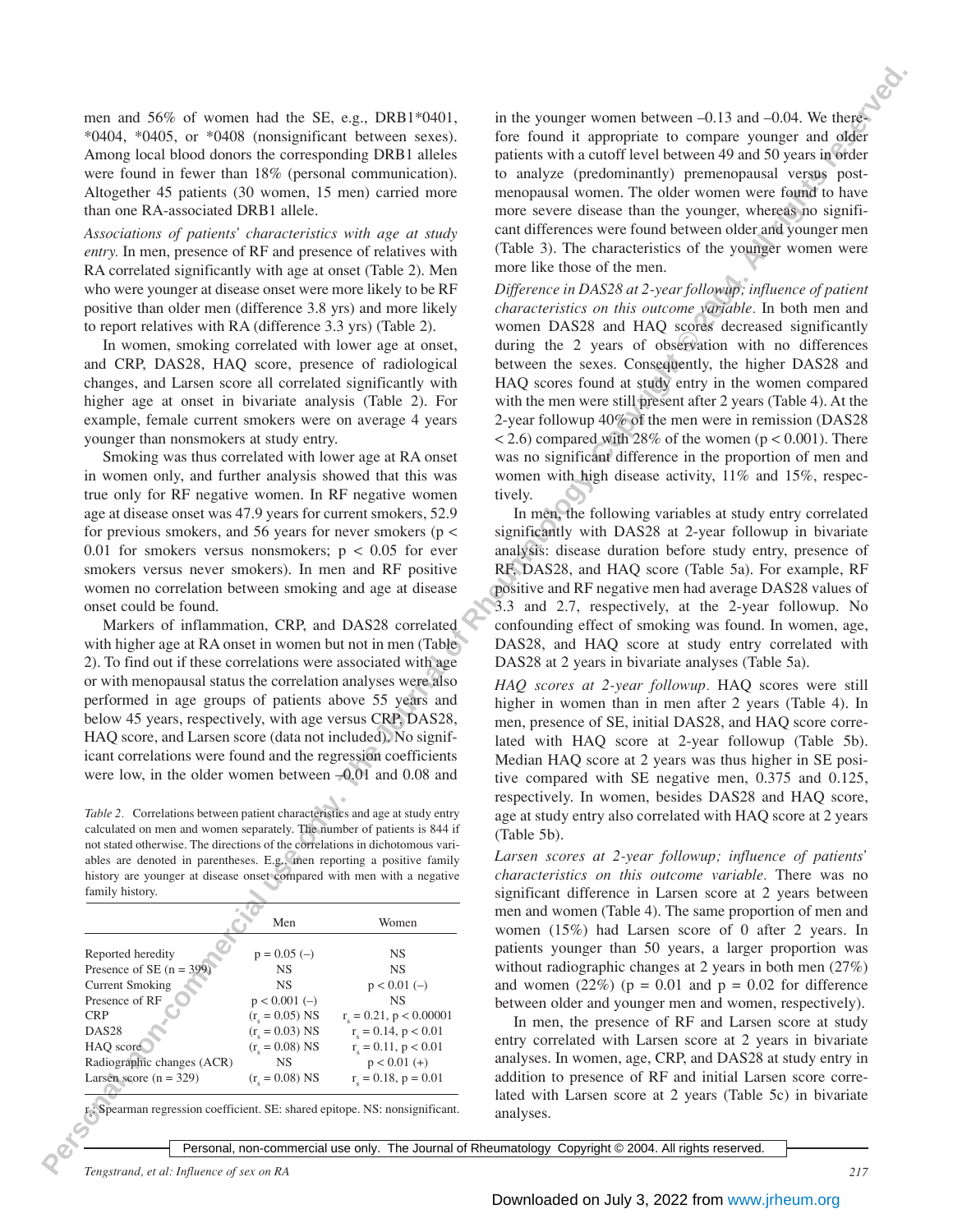*Table 3.* Differences in disease characteristics between younger and older men and women with RA at study entry.

|                                                                                                                                                                                                                                                                                                                                                                                                                                                                                                                                                                                                                                                                                                                                                                                                                                                                                                                                                                                                                                                                                                                                                                       |                                 | Men $<$ 50 yrs,<br>$n = 64$   | Men $\geq 50$ yrs,<br>$n = 242$ | p                      | Women $<$ 50 yrs,<br>$n = 195$                                                                                                                                                                                                                                                                                                                                                                                                                                                                                                                                                                                                                                                                                                                                                                                                                                                                                                                                                                                                                                                                                                                                                                                                                                                                                  | Women $\geq 50$ yrs,<br>$n = 343$ |                |
|-----------------------------------------------------------------------------------------------------------------------------------------------------------------------------------------------------------------------------------------------------------------------------------------------------------------------------------------------------------------------------------------------------------------------------------------------------------------------------------------------------------------------------------------------------------------------------------------------------------------------------------------------------------------------------------------------------------------------------------------------------------------------------------------------------------------------------------------------------------------------------------------------------------------------------------------------------------------------------------------------------------------------------------------------------------------------------------------------------------------------------------------------------------------------|---------------------------------|-------------------------------|---------------------------------|------------------------|-----------------------------------------------------------------------------------------------------------------------------------------------------------------------------------------------------------------------------------------------------------------------------------------------------------------------------------------------------------------------------------------------------------------------------------------------------------------------------------------------------------------------------------------------------------------------------------------------------------------------------------------------------------------------------------------------------------------------------------------------------------------------------------------------------------------------------------------------------------------------------------------------------------------------------------------------------------------------------------------------------------------------------------------------------------------------------------------------------------------------------------------------------------------------------------------------------------------------------------------------------------------------------------------------------------------|-----------------------------------|----------------|
| Disease duration, mo                                                                                                                                                                                                                                                                                                                                                                                                                                                                                                                                                                                                                                                                                                                                                                                                                                                                                                                                                                                                                                                                                                                                                  |                                 | 6.6                           | 5.8                             | <b>NS</b>              | 6.9                                                                                                                                                                                                                                                                                                                                                                                                                                                                                                                                                                                                                                                                                                                                                                                                                                                                                                                                                                                                                                                                                                                                                                                                                                                                                                             | 5.8                               | ${}< 0.001$    |
| Presence of RF, %                                                                                                                                                                                                                                                                                                                                                                                                                                                                                                                                                                                                                                                                                                                                                                                                                                                                                                                                                                                                                                                                                                                                                     |                                 | 63                            | 59                              | <b>NS</b>              | 50                                                                                                                                                                                                                                                                                                                                                                                                                                                                                                                                                                                                                                                                                                                                                                                                                                                                                                                                                                                                                                                                                                                                                                                                                                                                                                              | 61                                | 0.01           |
| <b>CRP</b>                                                                                                                                                                                                                                                                                                                                                                                                                                                                                                                                                                                                                                                                                                                                                                                                                                                                                                                                                                                                                                                                                                                                                            |                                 | $23.5(9 - 46.5)$              | $26(8-55)$                      | <b>NS</b>              | $12.5(5-31.5)$                                                                                                                                                                                                                                                                                                                                                                                                                                                                                                                                                                                                                                                                                                                                                                                                                                                                                                                                                                                                                                                                                                                                                                                                                                                                                                  | $20(8-44)$                        | < 0.001        |
| DAS28                                                                                                                                                                                                                                                                                                                                                                                                                                                                                                                                                                                                                                                                                                                                                                                                                                                                                                                                                                                                                                                                                                                                                                 |                                 | 4.8(1.3)<br>$0.75(0.25-1.13)$ | 5.0(1.2)<br>$0.89(0.38-1.25)$   | <b>NS</b>              | 5.00(1.3)                                                                                                                                                                                                                                                                                                                                                                                                                                                                                                                                                                                                                                                                                                                                                                                                                                                                                                                                                                                                                                                                                                                                                                                                                                                                                                       | 5.3(1.2)<br>$1.0(0.63 - 1.63)$    | < 0.01<br>0.02 |
| HAQ score<br>Radiographic changes, % (n)                                                                                                                                                                                                                                                                                                                                                                                                                                                                                                                                                                                                                                                                                                                                                                                                                                                                                                                                                                                                                                                                                                                              |                                 | 22(32)                        | 28 (104)                        | <b>NS</b><br><b>NS</b> | $0.89(0.5-1.25)$<br>18 (79)                                                                                                                                                                                                                                                                                                                                                                                                                                                                                                                                                                                                                                                                                                                                                                                                                                                                                                                                                                                                                                                                                                                                                                                                                                                                                     | 30 (114)                          | 0.02           |
| Larsen score                                                                                                                                                                                                                                                                                                                                                                                                                                                                                                                                                                                                                                                                                                                                                                                                                                                                                                                                                                                                                                                                                                                                                          |                                 | $6(3.5-10.5)$                 | $6(4-10)$                       | <b>NS</b>              | $4(1-9)$                                                                                                                                                                                                                                                                                                                                                                                                                                                                                                                                                                                                                                                                                                                                                                                                                                                                                                                                                                                                                                                                                                                                                                                                                                                                                                        | $7(2.5-15)$                       | < 0.01         |
| DAS28 scores are given in means (SD). CRP, HAQ, and Larsen scores are given in medians (interquartile ranges). P values are differences between younger<br>and older patients for men and women, respectively. NS: nonsignificant.<br>Table 4. Differences in DAS28 scores, HAQ scores, and Larsen scores<br>between men and women at entry and at 2-year follow-up.                                                                                                                                                                                                                                                                                                                                                                                                                                                                                                                                                                                                                                                                                                                                                                                                  |                                 |                               |                                 |                        | there were significant differences between the sexes, partic-<br>ularly concerning age, disease activity, and functional                                                                                                                                                                                                                                                                                                                                                                                                                                                                                                                                                                                                                                                                                                                                                                                                                                                                                                                                                                                                                                                                                                                                                                                        |                                   |                |
|                                                                                                                                                                                                                                                                                                                                                                                                                                                                                                                                                                                                                                                                                                                                                                                                                                                                                                                                                                                                                                                                                                                                                                       | Men                             |                               |                                 |                        | capacity. Further, there were differences between the sexes                                                                                                                                                                                                                                                                                                                                                                                                                                                                                                                                                                                                                                                                                                                                                                                                                                                                                                                                                                                                                                                                                                                                                                                                                                                     |                                   |                |
|                                                                                                                                                                                                                                                                                                                                                                                                                                                                                                                                                                                                                                                                                                                                                                                                                                                                                                                                                                                                                                                                                                                                                                       |                                 | Women                         | p                               |                        | concerning which early disease characteristics were associ-                                                                                                                                                                                                                                                                                                                                                                                                                                                                                                                                                                                                                                                                                                                                                                                                                                                                                                                                                                                                                                                                                                                                                                                                                                                     |                                   |                |
| DAS28, study entry                                                                                                                                                                                                                                                                                                                                                                                                                                                                                                                                                                                                                                                                                                                                                                                                                                                                                                                                                                                                                                                                                                                                                    | 5.0(1.2)                        | 5.2(1.3)                      | 0.02                            |                        | ated with worse outcome at 2 years of followup.                                                                                                                                                                                                                                                                                                                                                                                                                                                                                                                                                                                                                                                                                                                                                                                                                                                                                                                                                                                                                                                                                                                                                                                                                                                                 |                                   |                |
| DAS28, 2 years                                                                                                                                                                                                                                                                                                                                                                                                                                                                                                                                                                                                                                                                                                                                                                                                                                                                                                                                                                                                                                                                                                                                                        | 3.1(1.4)                        | 3.6(1.4)                      | < 0.001                         |                        | The difference in the sex proportion of different age                                                                                                                                                                                                                                                                                                                                                                                                                                                                                                                                                                                                                                                                                                                                                                                                                                                                                                                                                                                                                                                                                                                                                                                                                                                           |                                   |                |
| HAQ score, study entry                                                                                                                                                                                                                                                                                                                                                                                                                                                                                                                                                                                                                                                                                                                                                                                                                                                                                                                                                                                                                                                                                                                                                | $0.75(0.38-1.25)1.0(0.63-1.38)$ |                               | < 0.001                         |                        | groups at disease onset, with a female preponderance mainly                                                                                                                                                                                                                                                                                                                                                                                                                                                                                                                                                                                                                                                                                                                                                                                                                                                                                                                                                                                                                                                                                                                                                                                                                                                     |                                   |                |
| HAQ score, 2 years<br>Larsen score, study entry                                                                                                                                                                                                                                                                                                                                                                                                                                                                                                                                                                                                                                                                                                                                                                                                                                                                                                                                                                                                                                                                                                                       | $0.25(0-0.75)$<br>$6(4-10)$     | $0.50(0.25-1.0)$<br>$6(2-12)$ | $< 0.001$<br>$_{\rm NS}$        |                        | during the reproductive years, confirms other reports <sup>3,4</sup> .                                                                                                                                                                                                                                                                                                                                                                                                                                                                                                                                                                                                                                                                                                                                                                                                                                                                                                                                                                                                                                                                                                                                                                                                                                          |                                   |                |
|                                                                                                                                                                                                                                                                                                                                                                                                                                                                                                                                                                                                                                                                                                                                                                                                                                                                                                                                                                                                                                                                                                                                                                       | $10(3-24)$                      | $11(2-23)$                    | <b>NS</b>                       |                        | Thus, RA was rare in men under age 40 and the ratio of RA                                                                                                                                                                                                                                                                                                                                                                                                                                                                                                                                                                                                                                                                                                                                                                                                                                                                                                                                                                                                                                                                                                                                                                                                                                                       |                                   |                |
|                                                                                                                                                                                                                                                                                                                                                                                                                                                                                                                                                                                                                                                                                                                                                                                                                                                                                                                                                                                                                                                                                                                                                                       |                                 |                               |                                 |                        |                                                                                                                                                                                                                                                                                                                                                                                                                                                                                                                                                                                                                                                                                                                                                                                                                                                                                                                                                                                                                                                                                                                                                                                                                                                                                                                 |                                   |                |
| Larsen score, 2 years<br>DAS28 scores are given in means (SD); HAQ and Larsen scores are given<br>in medians (interquartile ranges); p values are differences between men and<br>women. Larsen scores were available for 136 men and 193 women. NS:<br>nonsignificant.                                                                                                                                                                                                                                                                                                                                                                                                                                                                                                                                                                                                                                                                                                                                                                                                                                                                                                |                                 |                               |                                 |                        | incidence between men and women younger than 40 years<br>was 1:5, compared with 1:1 in ages over 60.<br>The peak incidence of disease onset in women was, with<br>the exception of RF negative smokers, in the years<br>following menopause, when not only estradiol but also<br>testosterone concentrations have declined <sup>26,27</sup> . The peak                                                                                                                                                                                                                                                                                                                                                                                                                                                                                                                                                                                                                                                                                                                                                                                                                                                                                                                                                          |                                   |                |
| Multiple linear regression analyses were performed in<br>men and women separately with DAS28 and Larsen score at<br>2 years as dependent variables. In men, presence of RF and<br>DAS28 at inclusion correlated independently with DAS28<br>at 2 years, whereas age, HAQ, and DAS28 at study entry<br>correlated independently with this outcome variable in<br>women. Presence of RF correlated independently with<br>Larsen score at 2 years in both sexes; and in women CRP<br>was also significantly correlated with the radiographic<br>outcome (Table 6).<br>Medical treatment during the study years. Treatment with<br>DMARD was initiated during the first 3 months in 75% of<br>the men and in 71% of the women (nonsignificant). The<br>doses and agents were adjusted according to the physicians'<br>decisions based upon disease activity and side effects. There<br>was no sex difference concerning the first choice of<br>DMARD, but women switched DMARD more frequently<br>than men during their first study year (42% vs 31%; p =<br>0.01). Glucocorticoids were started at study entry in 53% of<br>the men and 44% of the women ( $p = 0.02$ ). |                                 |                               |                                 |                        | incidence of onset for men was after 60 years, when biolog-<br>ically active testosterone levels decline <sup>4</sup> . An observation is<br>that the patients in this study were older than those in a study<br>from Finland, where mean age of RA onset for both men and<br>women in nonfamilial cases was 46 years <sup>28</sup> . Age thus has to<br>be considered when evaluating the effect of hormone status<br>on disease onset in RA.<br>In men, presence of RF was associated with earlier<br>disease onset, whereas in women, smoking was associated<br>with earlier disease onset only for RF negative women.<br>Smoking is associated with earlier menopause, probably<br>partly because smoking induces enhanced metabolism of<br>estrogen in women <sup>29</sup> . Our data may indicate that shortage of<br>estrogens from smoking may be of greater importance in RF<br>negative than in RF positive women with RA.<br>The difference in age at disease onset between sexes<br>could not be explained by hereditary factors, neither by a<br>positive family history of RA nor by the presence of the SE.<br>However, the uncertainty of the RA diagnoses in self-<br>reported family history must be kept in mind. In one popu-<br>lation survey only 35 out of 158 persons self-reporting RA |                                   |                |
|                                                                                                                                                                                                                                                                                                                                                                                                                                                                                                                                                                                                                                                                                                                                                                                                                                                                                                                                                                                                                                                                                                                                                                       |                                 |                               |                                 |                        | were identified to have the disease <sup>30</sup> , and a reported relation                                                                                                                                                                                                                                                                                                                                                                                                                                                                                                                                                                                                                                                                                                                                                                                                                                                                                                                                                                                                                                                                                                                                                                                                                                     |                                   |                |
| <b>DISCUSSION</b><br>This prospective study investigating the influence of sex on                                                                                                                                                                                                                                                                                                                                                                                                                                                                                                                                                                                                                                                                                                                                                                                                                                                                                                                                                                                                                                                                                     |                                 |                               |                                 |                        | of first-degree relatives to patients with RA revealed a false<br>positive reporting rate for family members of $61\%^{31}$ . As                                                                                                                                                                                                                                                                                                                                                                                                                                                                                                                                                                                                                                                                                                                                                                                                                                                                                                                                                                                                                                                                                                                                                                                |                                   |                |

*Table 4.* Differences in DAS28 scores, HAQ scores, and Larsen scores between men and women at entry and at 2-year follow-up.

|                           | Men               | Women              | р              |
|---------------------------|-------------------|--------------------|----------------|
| DAS28, study entry        | 5.0(1.2)          | 5.2(1.3)           | 0.02           |
| DAS28, 2 years            | 3.1(1.4)          | 3.6(1.4)           | ${}_{< 0.001}$ |
| HAQ score, study entry    | $0.75(0.38-1.25)$ | $1.0(0.63 - 1.38)$ | ${}< 0.001$    |
| HAQ score, 2 years        | $0.25(0-0.75)$    | $0.50(0.25-1.0)$   | < 0.001        |
| Larsen score, study entry | $6(4-10)$         | $6(2-12)$          | <b>NS</b>      |
| Larsen score, 2 years     | $10(3-24)$        | $11(2-23)$         | <b>NS</b>      |

## **DISCUSSION**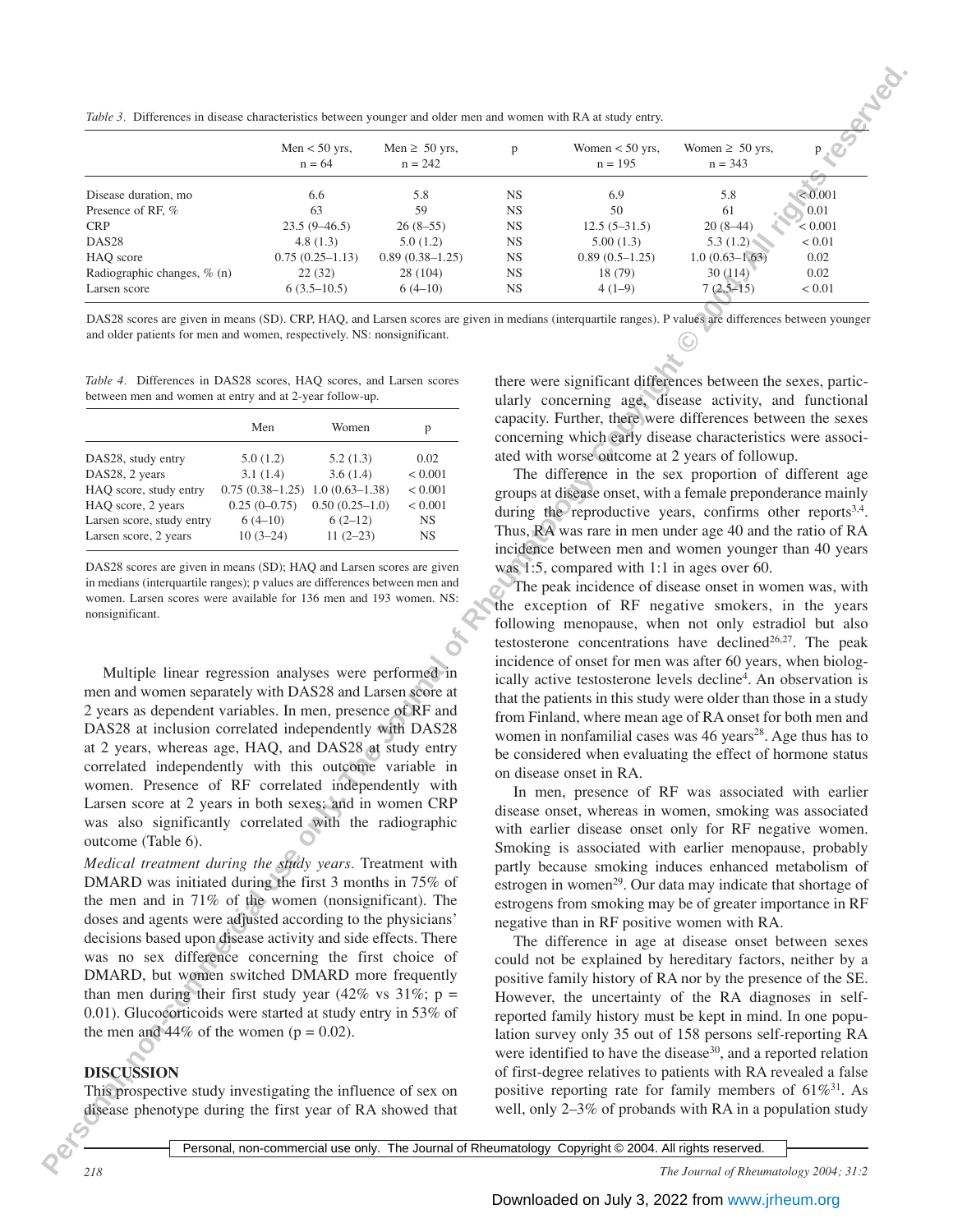*Table 5.* Correlations between patients' characteristics at study entry and the 3 outcome variables. a: DAS28, b: HAQ score, and c: Larsen score, all at 2-year followup given for men and women separately. Only significant values are shown, with one exception. If a correlation was significant in women but not in men, the nonsignificant correlation coefficient in men is given. As the female population is larger, p values are easier to obtain for women. Larsen score at study entry was available in 136 men and 193 women.

|                                                                                                                          | Men                                                     | Women                                                                                                         |  |
|--------------------------------------------------------------------------------------------------------------------------|---------------------------------------------------------|---------------------------------------------------------------------------------------------------------------|--|
| a. DAS28 Score                                                                                                           |                                                         |                                                                                                               |  |
| Age                                                                                                                      | $(r_s = -0.04)$ NS                                      | $r_s = 0.12$ , $p = 0.01$                                                                                     |  |
| Disease duration                                                                                                         | $r_s = 0.18$ , $p < 0.01$                               | NS                                                                                                            |  |
| Reported heredity<br>Presence of SE $(n = 399)$                                                                          | <b>NS</b><br>NS                                         | <b>NS</b><br><b>NS</b>                                                                                        |  |
| Current smoking                                                                                                          | <b>NS</b>                                               | <b>NS</b>                                                                                                     |  |
| Presence of RF                                                                                                           | $p < 0.001$ (-)                                         | <b>NS</b>                                                                                                     |  |
| <b>CRP</b><br>DAS28                                                                                                      | NS                                                      | <b>NS</b>                                                                                                     |  |
| HAQ score                                                                                                                | $r_e = 0.23$ , $p < 0.001$<br>$r_s = 0.13$ , $p = 0.04$ | $r_c = 0.28$ , $p < 0.00001$<br>$r_s = 0.27$ , $p < 0.00001$                                                  |  |
| Radiographic changes (ACR)                                                                                               | NS                                                      | NS <sup>-</sup>                                                                                               |  |
| Larsen $(n = 329)$                                                                                                       | <b>NS</b>                                               | ΝS                                                                                                            |  |
| b. HAQ Score                                                                                                             | $(r_{\rm c}=0.07)$ NS                                   |                                                                                                               |  |
| Age<br>Disease duration                                                                                                  | NS                                                      | $= 0.16, p < 0.001$<br>NS                                                                                     |  |
| Reported heredity                                                                                                        | <b>NS</b>                                               | NS                                                                                                            |  |
| Presence of SE $(n = 399)$                                                                                               | $p = 0.03$ (-)                                          | NS                                                                                                            |  |
| Current smoking<br>Presence of RF                                                                                        | NS<br><b>NS</b>                                         | <b>NS</b><br><b>NS</b>                                                                                        |  |
| <b>CRP</b>                                                                                                               | <b>NS</b>                                               | <b>NS</b>                                                                                                     |  |
| DAS28                                                                                                                    | $r_s = 0.14$ , $p = 0.03$                               | $r_c = 0.25$ , $p < 0.00001$                                                                                  |  |
| HAQ score                                                                                                                | $r_s = 0.38$ , $p < 0.00001$                            | $r_s = 0.49$ , $p < 0.00001$                                                                                  |  |
| Radiographic changes (ACR)<br>Larsen $(n = 329)$                                                                         | NS<br>NS-                                               | NS<br><b>NS</b>                                                                                               |  |
| c. Larsen Score                                                                                                          |                                                         |                                                                                                               |  |
| Age                                                                                                                      | $(r_s = 0.01)$ NS                                       | $r_s = 0.16$ , $p = 0.02$                                                                                     |  |
| Disease duration<br>Reported heredity                                                                                    | NS<br>NS                                                | NS<br><b>NS</b>                                                                                               |  |
| Presence of SE $(n = 399)$                                                                                               | <b>NS</b>                                               | NS.                                                                                                           |  |
| Current smoking                                                                                                          | <b>NS</b>                                               | NS                                                                                                            |  |
| Presence of RF<br><b>CRP</b>                                                                                             | $p < 0.01$ (+)<br>$(r_s = 0.13)$ NS                     | $p < 0.001$ (+)<br>$r_s = 0.22$ , $p < 0.01$                                                                  |  |
| DAS <sub>28</sub>                                                                                                        | $(r_c = -0.04)$ NS                                      | $r_s = 0.14$ , $p = 0.04$                                                                                     |  |
| HAQ score                                                                                                                | $_{\rm NS}$                                             | $_{\rm NS}$                                                                                                   |  |
| Radiographic changes (ACR)<br>Larsen $(n = 329)$                                                                         | $p < 0.01$ (+)<br>$r_s = 0.57$ , $p < 0.00001$          | $p < 0.0001$ (+)<br>$r_s = 0.66$ , $p < 0.00001$                                                              |  |
| r.: Spearman regression coefficient. SE: shared epitope. NS: nonsignificant.                                             |                                                         |                                                                                                               |  |
| were confirmed to have first-degree relatives with RA <sup>32</sup>                                                      |                                                         | The 59% of subjects who carried at least one of the                                                           |  |
| compared with 20% in the present study.                                                                                  |                                                         | alleles HLA-DRB1*0401, *0404, *0405, and *0408                                                                |  |
| The lack of association between age and bearing the SE                                                                   |                                                         | strongly associated with $RA^{36,37}$ was similar for men and                                                 |  |
| was in disagreement with reports where an association                                                                    |                                                         | women, and this frequency was close to figures of 63–94%                                                      |  |
| between the SE and earlier age at onset of RA was found in                                                               |                                                         | in RA patients in northern Europe <sup>21,38</sup> , compared to $30-50\%$                                    |  |
| populations outside Scandinavia <sup>21,33</sup> but also in Finland and                                                 |                                                         | of healthy Caucasian populations <sup>39</sup> . The carriage of the SE                                       |  |
| Sweden <sup>12,34</sup> . In one study from the United Kingdom <sup>35</sup> , with                                      |                                                         | differs widely among countries, however <sup>38</sup> . The low pres-                                         |  |
| 404 RA cases, no association between age and SE positive                                                                 |                                                         | ence of the SE in our population may have contributed to the                                                  |  |
| alleles was found, corroborating our results. However, we                                                                |                                                         | lack of association between SE and age.                                                                       |  |
| cannot rule out a type II error in our study, i.e., that the<br>sample was too small to detect a significant difference. |                                                         | The finding that women younger than 50 years had<br>milder disease in several aspects compared to older women |  |
| Median age at study entry for SE positive men was 57 years                                                               |                                                         | might depend on the influence of estrogens. The cutoff for                                                    |  |
| and for SE negative men 62 years (nonsignificant), while SE                                                              |                                                         | age was chosen to differentiate premenopausal from post-                                                      |  |
|                                                                                                                          |                                                         |                                                                                                               |  |
| positive women were older than SE negative women                                                                         |                                                         | menopausal women. The worse disease in the older women                                                        |  |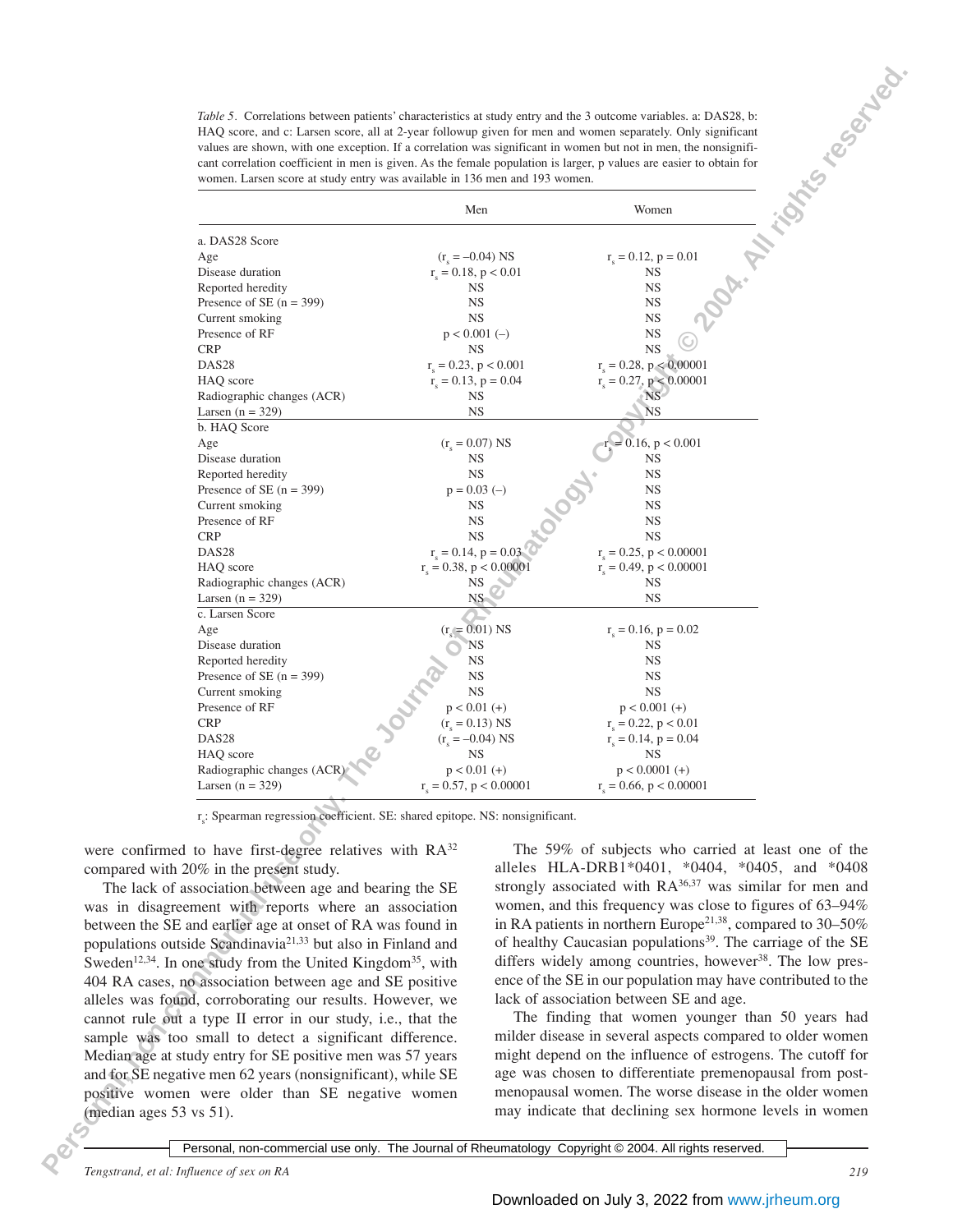ables.

| Table 6. Results of multiple regression analyses with DAS28 score (a) and Larsen score (b) as dependent vari-<br>ables. |                             |                                                                          |                                                       |  |
|-------------------------------------------------------------------------------------------------------------------------|-----------------------------|--------------------------------------------------------------------------|-------------------------------------------------------|--|
| a. DAS28 Score. Regression summary with DAS28 at 2-year followup as dependent variable.                                 |                             |                                                                          |                                                       |  |
| $N = 250$ Men<br>$r^2 = 0.13$                                                                                           | p                           | $N = 425$ Women<br>$r^2 = 0.13$                                          | p                                                     |  |
| Duration of disease<br>Presence of RF<br>DAS28 at study entry                                                           | 0.01<br>< 0.001<br>< 0.0001 | Age<br>Duration of disease<br>HAQ at study entry<br>DAS28 at study entry | 0.03<br>$NS (p = 0.05)$<br>< 0.0001<br>${}_{< 0.001}$ |  |

b. Larsen Score. Regression summary with Larsen score at 2 years (transformed by square root) as dependent variable.

| vanaviv.                      |           |                                        |  |
|-------------------------------|-----------|----------------------------------------|--|
| $N = 125$ Men<br>$r^2 = 0.08$ | D         | $N = 209$ Women<br>$r^2 = 0.13$        |  |
| Smoking                       | <b>NS</b> | $NS (p = 0.05)$<br>Duration of disease |  |
| Presence of RF                | < 0.01    | ${}_{0.01}$<br>Presence of RF          |  |
| HAQ at study entry            | NS        | CRP at inclusion<br>${}_{0.001}$       |  |

NS: nonsignificant.

after menopause are also of importance for disease severity. Using the same cutoff age for men, no significant difference was found in disease-specific variables between younger and older men. Reports of the influence of age on disease severity differ in prospective longitudinal studies $8,40,41$ , where sex was not always considered.

**Personal, All rights reserved.** The Personal of Rheumatology is the Second University of Personal use of Personal, 2004. The Second University of Copyright Copyright Copyright Copyright Copyright Copyright Copyright Copy The proportion of patients in remission, measured as DAS28 < 2.6, was  $42\%$  in men and  $28\%$  in women. It was higher in this study than in other reports, where the remission rate after 2 years of disease varied from 16% to 27% in total cohorts<sup>16,42-44</sup>. When data were separated for sex, our data confirm reports that male sex is associated with a higher remission rate<sup>12,42,45</sup>. However, direct comparisons of remission rates are difficult, as different definitions of remission have been used. Most studies have used the ACR remission criteria46, sometimes with the duration criterion excluded. However, the European League Against Rheumatism remission criteria used here have been validated and found comparable with the ACR remission criteria16.

In men not in remission a similar proportion compared to the women had a high disease activity. Thus, it must be emphasized that there is a group of men where the RA disease remains serious/aggressive and difficult to handle<sup>12</sup>.

All 3 outcome variables, DAS28, HAQ score, and Larsen score, were associated with age at study entry in women but not in men. However, the associations seemed to be effects of menopause more than of age, as no significant correlations were found if older and younger women were analyzed separately excluding the years surrounding menopause. This does not rule out that age per se is an important factor, although it was not linearly related to the outcome. However, we believe that the influence of menopause is a

more plausible explanation. This interpretation is corroborated by the findings of Kuiper and co-workers, although in that study older men had worse outcome than younger men<sup>8</sup>. Their conclusion was that menopausal state explained a major part of sex differences in outcome in RA. In our study, older men hade worse outcome compared with younger men, but the difference did not reach significance. The female population was larger and accordingly statistical significance was easier to measure. However, as our population was larger than reported in their study<sup>8</sup>, this does not explain the discrepancies.

DAS28 after 2 years was also correlated with RF positivity at study entry, but only in men. Given that smokers are more frequently RF positive than nonsmokers<sup>5</sup> and considering the different smoking habits in men and women in this study, smoking has to be considered as a possible confounding factor. However, we were not able to determine any confounding effect of smoking on the relationship between RF and DAS28.

In accord with other studies, radiographic damage started early in our patients<sup>11,47</sup>. There was no difference in radiographic damage after 2 years between men and women, a difference that has been described after longer disease duration in some studies<sup>6,11</sup> but not in others<sup>12,48</sup>.

Larsen scores at the 2-year followup correlated independently with RF positivity and Larsen score at study entry in both sexes, whereas independent correlations with initial CRP were found in women only. No confounding effect of age on the correlation between inflammation and Larsen score in women could be found. The stronger correlation between markers of inflammation and Larsen score in women compared to men was an unexpected finding. RF and markers of inflammation were thus confirmed to be

Personal, non-commercial use only. The Journal of Rheumatology Copyright © 2004. All rights reserved.

*220 The Journal of Rheumatology 2004; 31:2*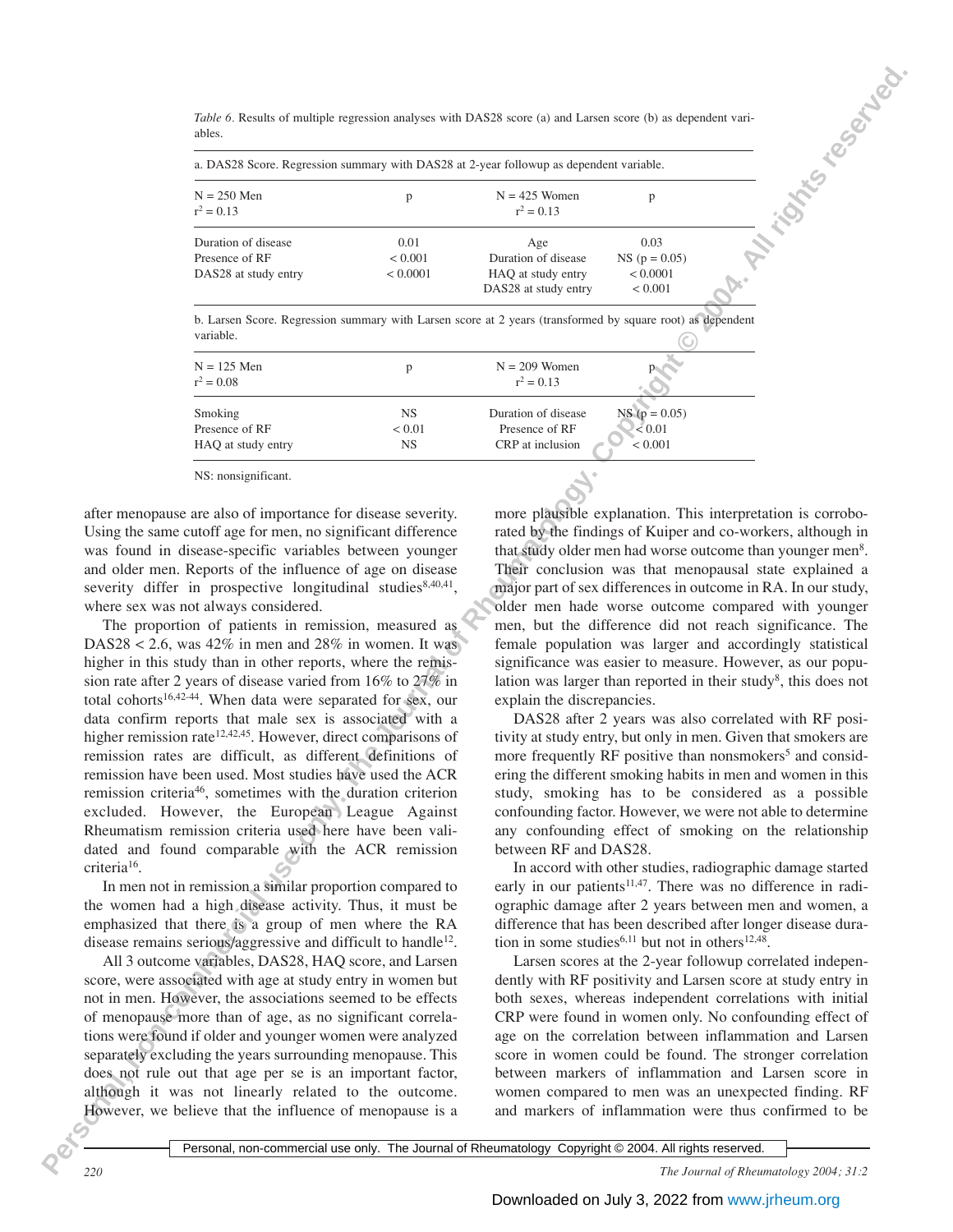prognostic factors of more erosive disease, as in other studies $9,48-50$ . However, the sex difference we observed has not been analyzed in previous reports.

**Personal these components in the Journal of Convention Convention Convention Convention Convention Convention Convention Convention Convention Convention Convention Convention Convention Convention Convention Convention** The different importance of inflammation between sexes for Larsen score at 2 years was also found for the HAQ score at that time-point, as the correlation between baseline DAS28 and HAQ score at 2 years was much stronger for women than for men. During the first years of disease, inflammation is considered to be the main contributor to the level of disability<sup>51</sup>, in agreement with our findings here of both higher DAS28 and higher HAQ scores in women. There is thus only a weak relationship between disability and erosions in the first years of RA disease<sup>52</sup>. Instead, the higher HAQ scores in women probably reflect a more active inflammatory disease<sup>53</sup>, but might also confirm that the consequences of joint damage are more pronounced in women<sup>5</sup> and are of greater importance in women's activities and demands, as described $54$ .

We could not confirm the prognostic importance of bearing the SE or of smoking contributing to a higher Larsen score after 2 years in either sex, which have been reported after longer disease durations<sup>5,11,55-57</sup>. It is possible that 2 years is too short a time to find differences in radiological scores in this cohort of patients who were actively treated with DMARD and glucocorticoids. The Larsen scores at 2 years illustrated the active treatment model, as they were lower than scores previously reported in Swedish patients with early RA after a similar disease duration<sup>11</sup>.

In summary, men who were RF positive and reported heredity for RA were significantly younger at disease onset compared with men negative in these aspects. Women smokers were younger at disease onset than nonsmokers, although this finding was confined to RF negative women. Older women had greater disease severity than younger women and the total cohort of men, suggesting hormonal factors at play. Prognostic markers differed between the sexes in ability to predict outcome at 2 years, RF positivity being more important in men and disease activity being more important in women.

## **ACKNOWLEDGMENT**

We thank Research Nurse Siv Norén for skilful data monitoring and Associate Prof. Lennart Rydberg and assistants at the Regional Blood Center, Sahlgrenska University Hospital, Göteborg, for valuable information concerning HLA-DR4 genotyping procedures and excellent technical assistance.

*Members of the BARFOT Study Group:* M. Ahlmén, MD, PhD; J. Bratt, MD; K. Forslind, MD; I. Hafström, MD; C. Keller, MD; I. Leden, MD; B. Lindell, MD; I. Petersson, MD; C. Schaufelberger, MD; B. Svensson, MD; A. Teleman, MD; J. Theander, MD.

## **REFERENCES**

- 1. Hochberg MC, Spector TD. Epidemiology of rheumatoid arthritis: update. Epidemiol Rev 1990;12:247-52.
- 2. Kvien TK, Glennås A, Knudsrod OG, Smedstad LM, Mowinckel P, Forre O. The prevalence and severity of rheumatoid arthritis in
	- Oslo. Results from a county register and a population survey. Scand

J Rheumatol 1997;26:412-8.

- 3. Symmons DPM, Barrett EM, Bankhead CR, Scott DGI, Silman AJ. The incidence of rheumatoid arthritis in the United Kingdom Results from the Norfolk Arthritis Register. Br J Rheumatol 1994;33:735-9.
- 4. Masi AT. Incidence of rheumatoid arthritis: Do the observed age-sex interaction patterns support a role of androgenic-anabolic steroid deficiency in its pathogenesis? [editorial]. Br J Rheumatol 1994;33:697-9.
- 5. Weyand CM, Schmidt D, Wagner U, Goronzy JJ. The influence of sex on the phenotype of rheumatoid arthritis. Arthritis Rheum 1998;41:817-22.
- 6. Belghomari H, Saraux A, Allain J, Guedes C, Youinou P, Le Goff P. Risk factors for radiographic articular destruction of hands and wrists in rheumatoid arthritis. J Rheumatol 1999;26:2534-8.
- 7. Saraux A, Guedes C, Belghomari H, Youinou P, Le Goff P. Sex-associated factors and the presentation of rheumatoid arthritis: comment on the article by Weyand, et al [letter]. Arthritis Rheum 1999;42:588.
- 8. Kuiper S, van Gestel AM, Swinkels HL, de Boo TM, da Silva JAP, van Riel PLCM. Influence of sex, age, and menopausal state on the course of early rheumatoid arthritis. J Rheumatol 2001;28:1809-16.
- 9. Masi AT, Maldonado-Cocco JA, Kaplan SB, Feigenbaum SL, Chandler RW. Prospective study of the early course of rheumatoid arthritis in young adults: Comparison of patients with and without rheumatoid factor positivity at entry and identification of variables correlating with outcome. Semin Arthritis Rheum 1976;4:299-326.
- 10. Feigenbaum SL, Masi AT, Kaplan SB. Prognosis in rheumatoid arthritis. A longitudinal study of newly diagnosed younger adult patients. Am J Med 1979;66:377-84.
- 11. Fex E, Jonsson K, Johnson U, Eberhardt K. Development of radiographic damage during the first 5-6 yr of rheumatoid arthritis. A prospective follow-up study of a Swedish cohort. Br J Rheumatol 1996;35:1106-15.
- 12. Mottonen T, Paimela L, Leirisalo-Repo M, Kautiainen H, Ilonen J, Hannonen P. Only high disease activity and positive rheumatoid factor indicate poor prognosis in patients with early rheumatoid arthritis treated with "sawtooth" strategy. Ann Rheum Dis 1998;57:533-9.
- 13. Svensson B, Schaufelberger C, Teleman A, Theander J. Remission and response to early treatment of RA assessed by the Disease Activity Score. Rheumatology Oxford 2000;39:1031-6.
- 14. Arnett FC, Edworthy SM, Bloch DA, et al. The American Rheumatism Association 1987 revised criteria for the classification of rheumatoid arthritis. Arthritis Rheum 1988;31:315-24.
- 15. Prevoo MLL, van't Hof MA, Kuper HH, van Leeuwen MA, van de Putte LBA, van Riel PLCM. Modified disease activity scores that include twenty-eight-joint counts. Development and validation in a prospective longitudinal study of patients with rheumatoid arthritis. Arthritis Rheum 1995;38:44-8.
- 16. Prevoo MLL, van Gestel AM, van't Hof MA, van Rijswijk MH, van de Putte LBA, van Riel PLCM. Remission in a prospective study of patients with rheumatoid arthritis. American Rheumatism Association preliminary remission criteria in relation to the disease activity score. Br J Rheumatol 1996;35:1101-5.
- 17. van Gestel AM, Haagsma CJ, van Riel PLCM. Validation of rheumatoid arthritis improvement criteria that include simplified joint counts. Arthritis Rheum 1998;41:1845-50.
- 18. Ekdahl C, Eberhardt K, Andersson SI, Svensson B. Assessing disability in patients with rheumatoid arthritis. Use of a Swedish version of the Stanford Health Assessment Questionnaire. Scand J Rheumatol 1988;17:263-71.
- 19. Fries JF, Spitz P, Kraines RG, Holman HR. Measurement of patient outcome in arthritis. Arthritis Rheum 1980;23:137-45.
- 20. Wordsworth BP, Lanchbury JS, Sakkas LI, Welsh KI, Panayi GS,